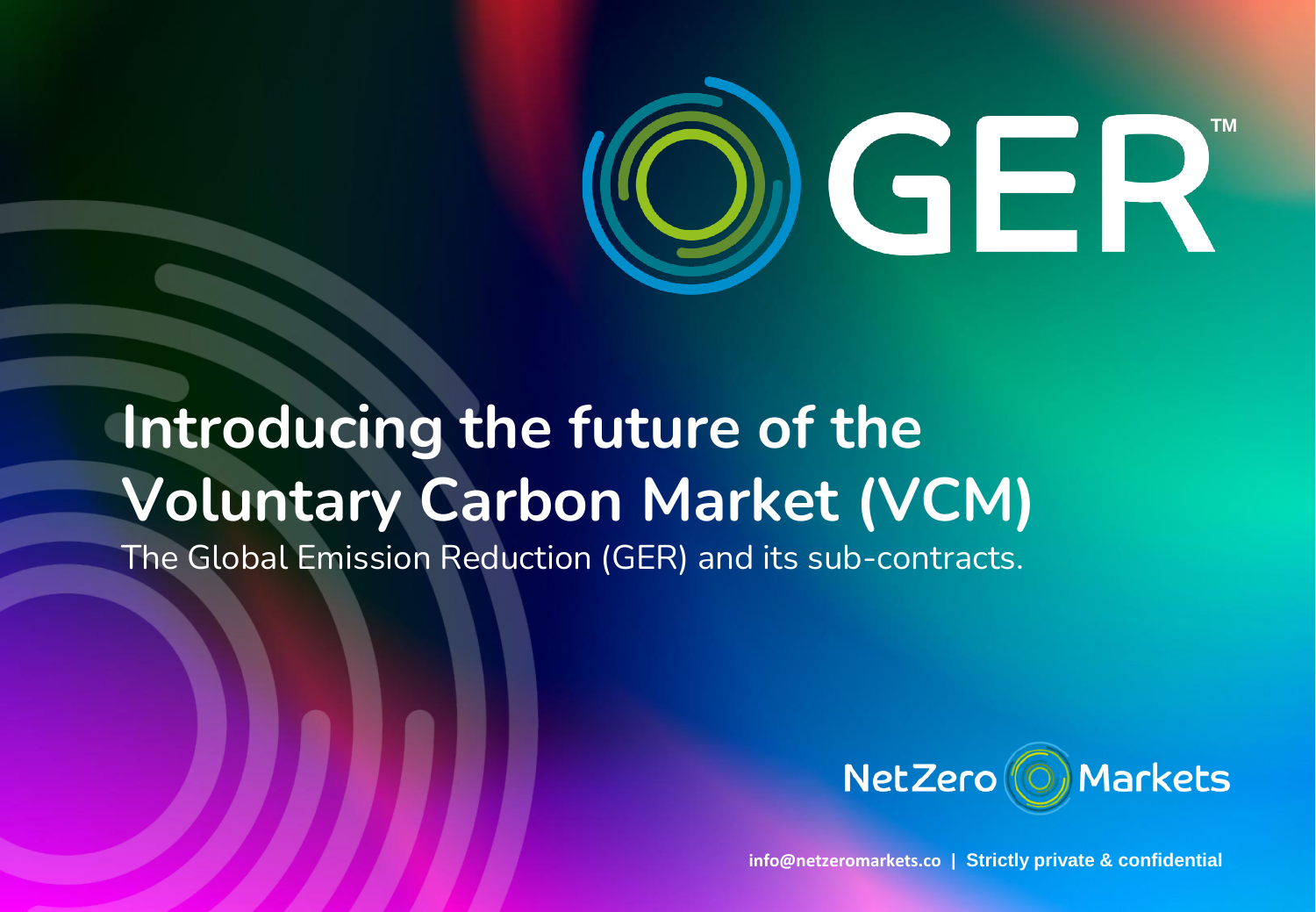## **The GER: Brought to you by Net Zero Markets**

**Net Zero Markets** is a company dedicated to developing risk management tools, products and contracts in the global environmental space.

Our initial focus is on the Voluntary Carbon Market; **Net Zero Markets** will provide easy, trustworthy and pragmatic products to harness the Voluntary Carbon Markets to achieve net zero carbon emissions.

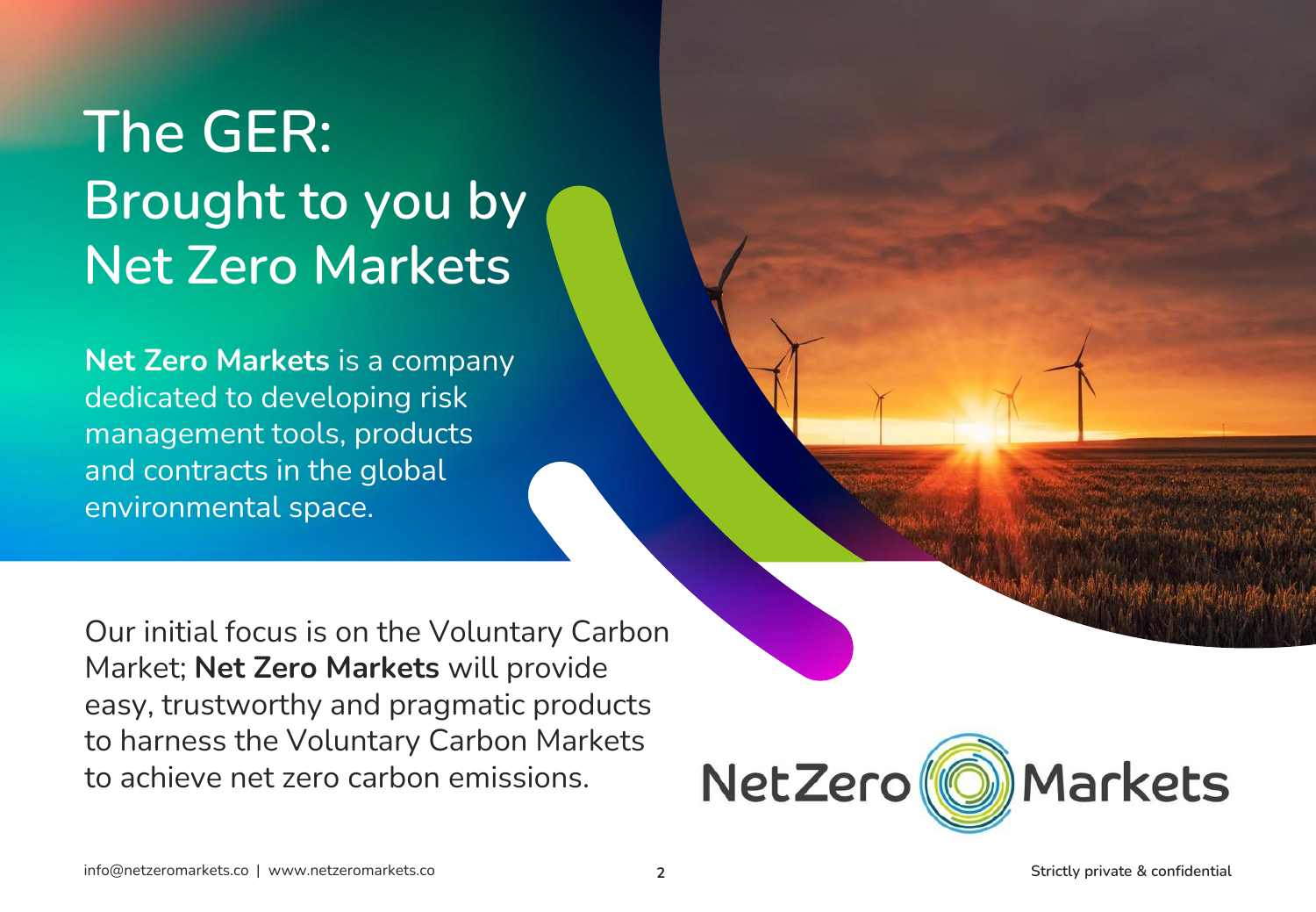

### **100+ years of combined expertise**



#### **Louis Redshaw, CEO & Founder**

A true 'first mover' in the global carbon markets, while at Barclays for 10 years, he drove forward innovative wholesale market and investor products, including the Standardised CER Forward Agreement and development of the Barclays Capital Global Carbon Index (Barclays iPath ticker "GRN").



#### **Karim Kanji, Director of Markets/Product Development**

Karim has traded physical and derivative commodity products for over twenty years, running the desks of market leading banks, utilities and trading houses.



#### **Paul Simons, General Counsel**

Commercial lawyer with 30 years' experience in the energy, commodity and emissions markets, including carbon, gas, electricity, metals and nuclear.



#### **Tom Lord, Head of Markets**

Tom has extensive knowledge of global carbon emissions markets. He has advised governments as well as the European Commission on carbon market design with a particular focus on liquidity.



#### **Peter Knowles, Advisor**

Peter is currently the President of Financial Machines a climate tech company. He has 25 years of experience in the commodities markets in Europe and the United States. He has deep expertise in power and related asset classes. He was previously the Head of US Power sales at Barclays based in New York.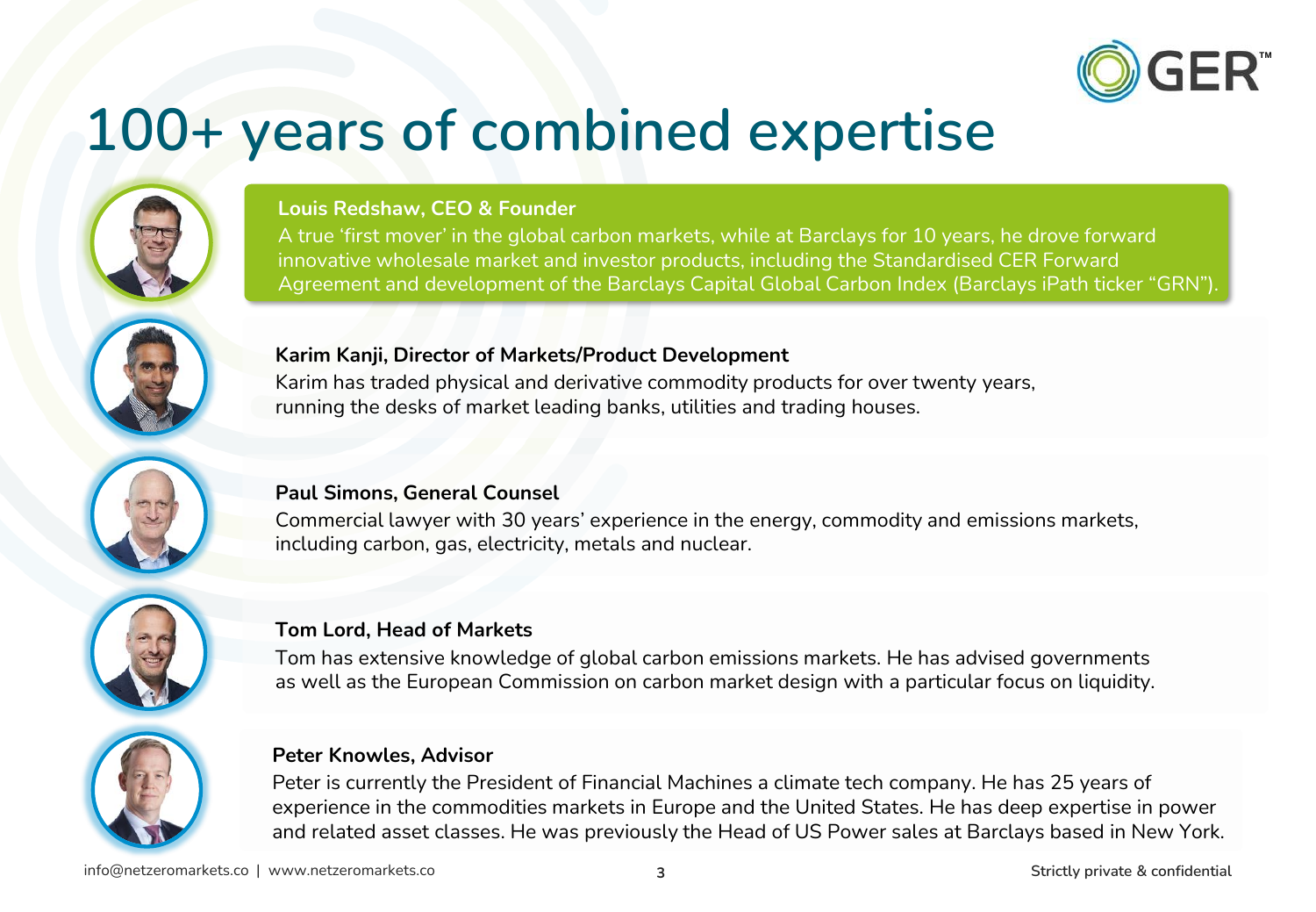

## What is the **GER**?

**GER** is a unique, physically-delivered hybrid carbon offset, built on the foundation of existing standards

**GER** provides corporates with a transparent, trustworthy, and practical pathway for achieving net zero carbon emissions

**GER** is a single global reference price for the voluntary carbon market.

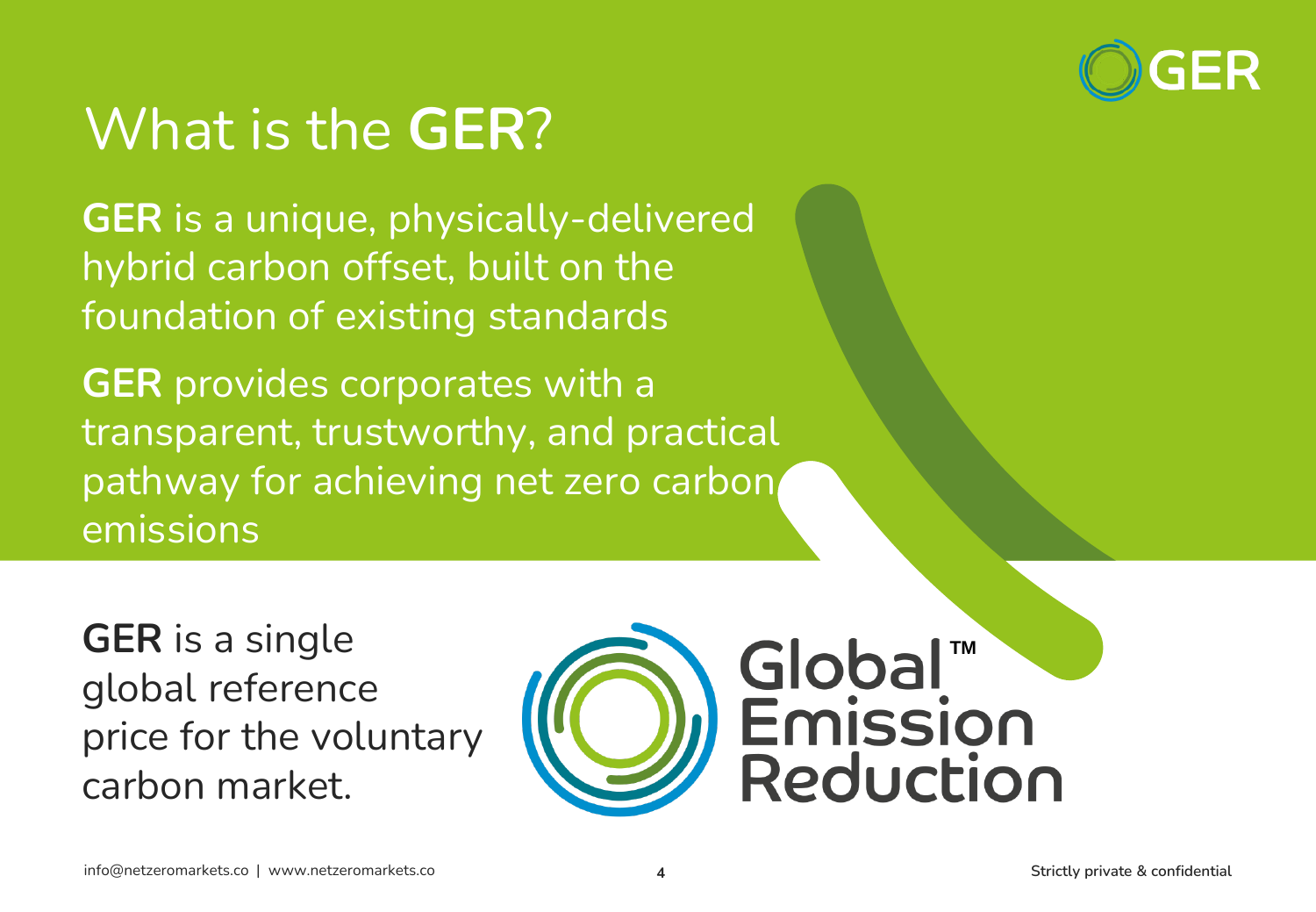

## **The Problem?**

**The VCM doesn't work as a market.**

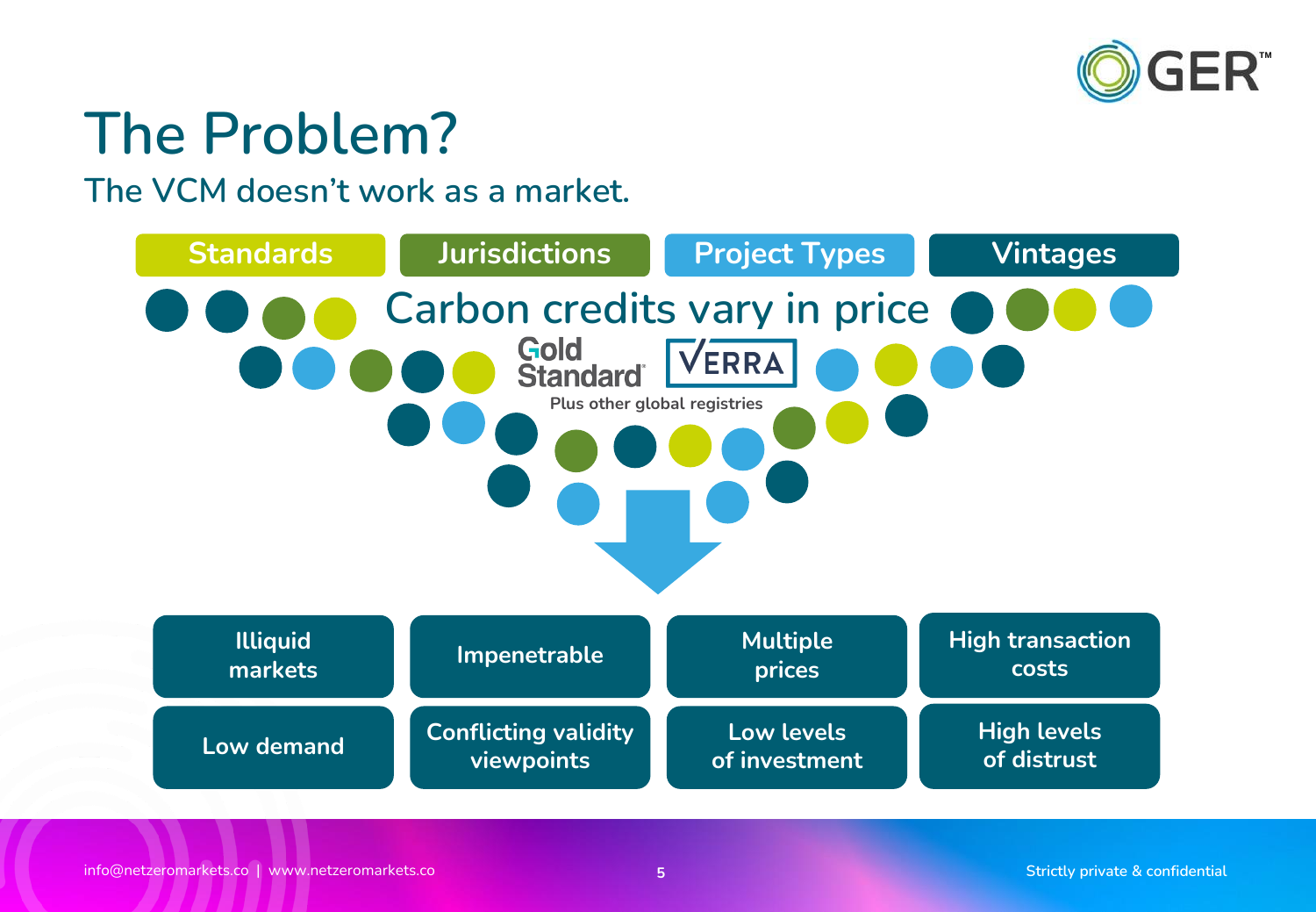

### **The Solution**

**By categorising offsets into four tradeable subcontracts and combining them to create a hybrid offset, the current market's issues can be addressed.**



**BCC** Base Carbon Contract [Renewables/Energy Efficiency]

**Forestry Carbon Contract [Agriculture, Forestry, Land Use]**

**PCC** Prime Carbon Contract [with additional benefits]

**CCC** Carbon Capture Contract [long-lived removals]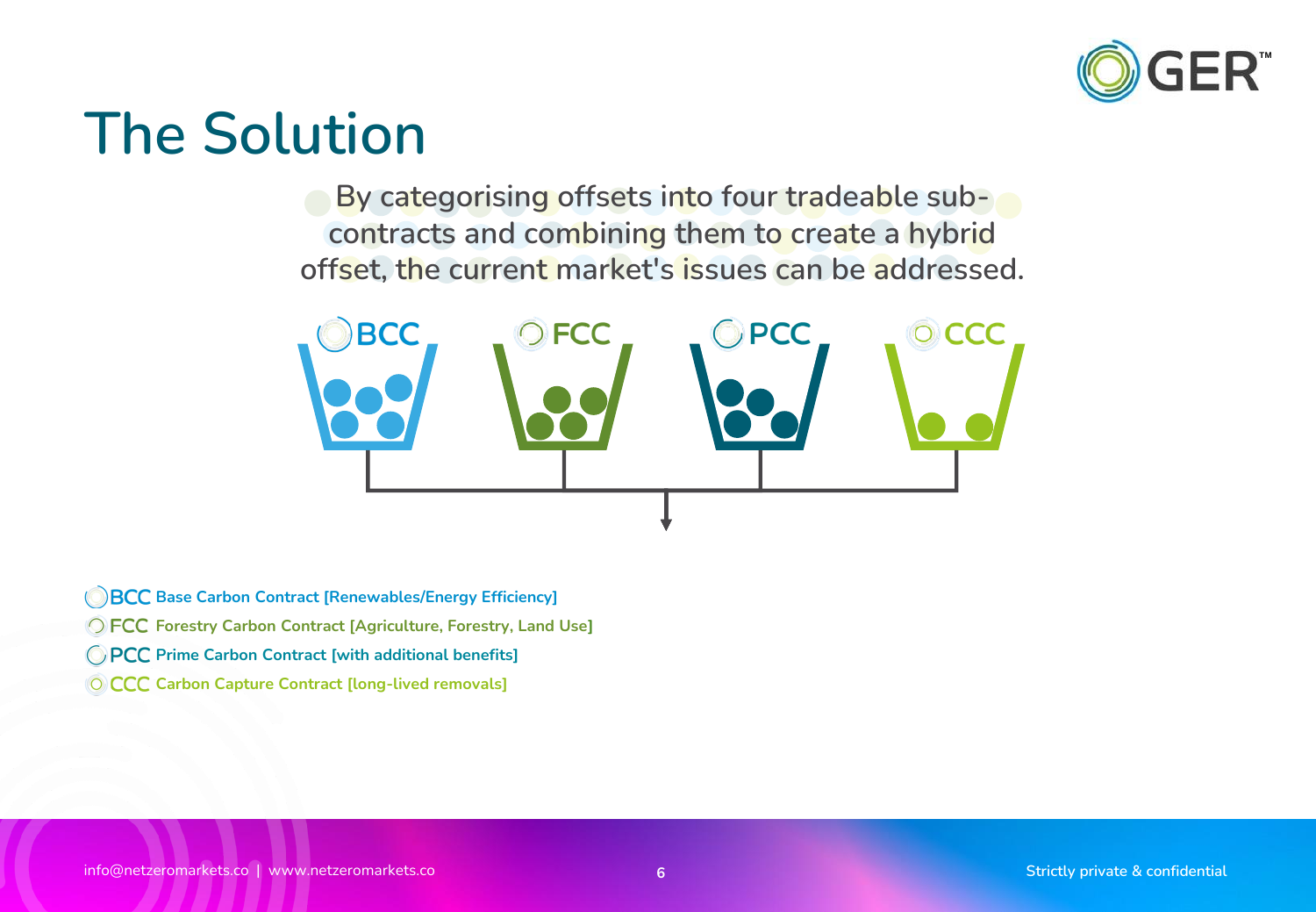

### **The Solution**

**By categorising offsets into four tradeable subcontracts and combining them to create a hybrid offset, the current market's issues can be addressed.**



*Note: actual sub-contract weighting based on historic VER retirements*

|ူ ⊚|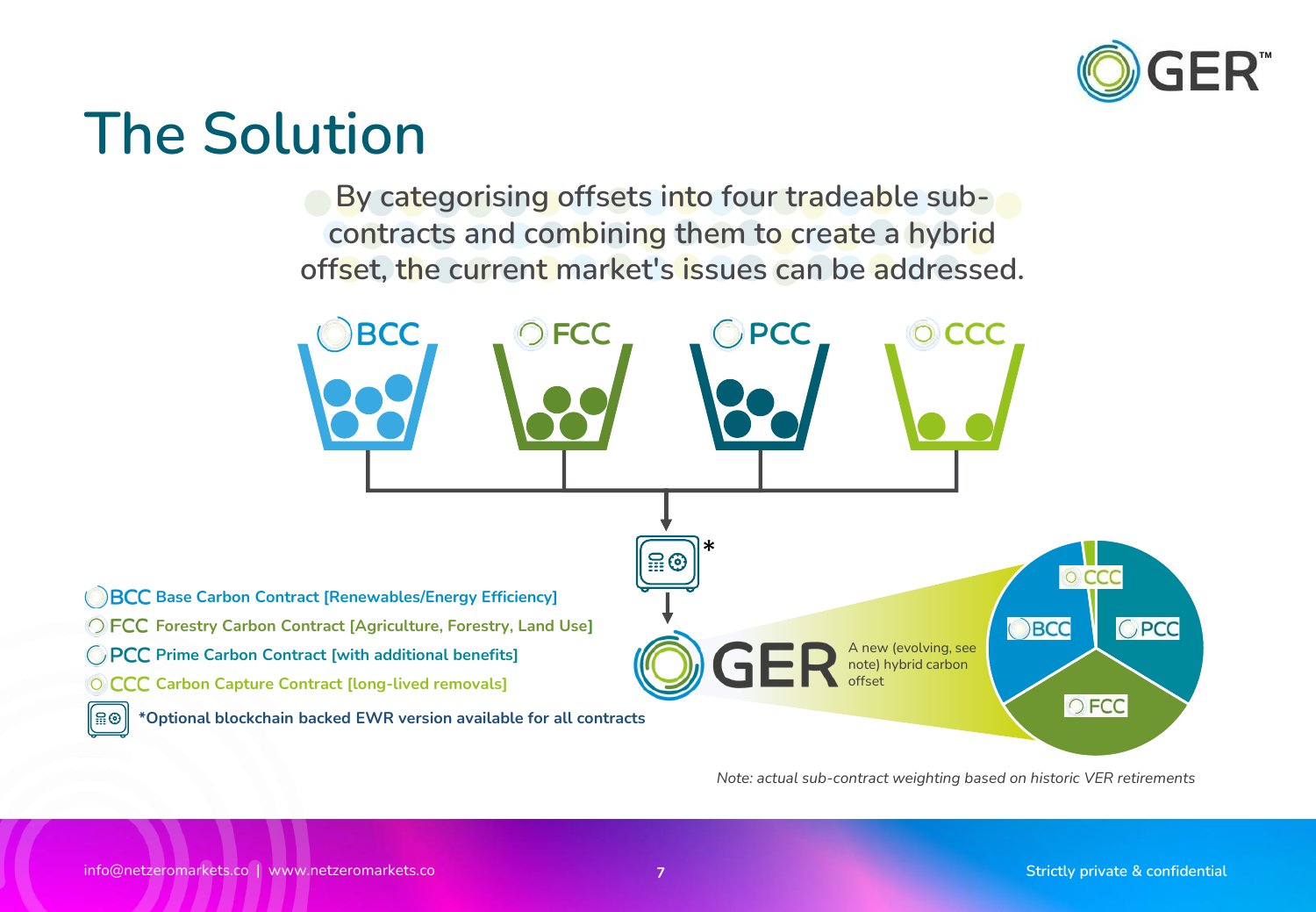

### **GER - the key features**

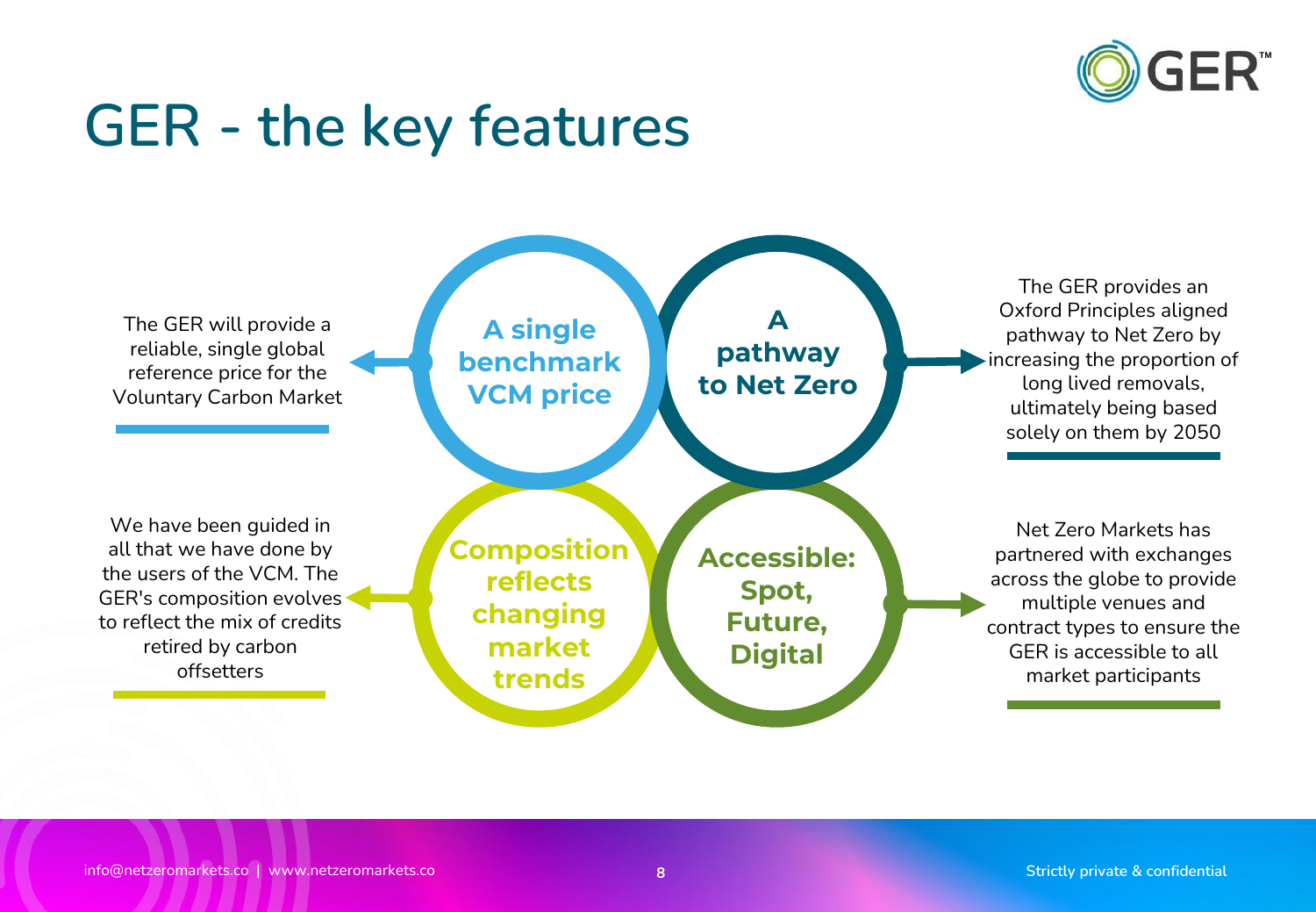

#### **GER - the key benefits**



Similar credits are grouped together to attract a number of market participants large enough to ensure liquidity.

Liquidity boosts transparency which enables investment in, and scaling of, the VCM's project and consumer bases. The GER also makes authentication of carbon neutral claims more transparent

By including removals in a gradually increasing proportion, the GER puts users on an affordable pathway to net zero while providing funding to higher cost removals projects.

The GER is built on the foundation of existing carbon offset standards, but has the flexibility to adapt as new standards emerge.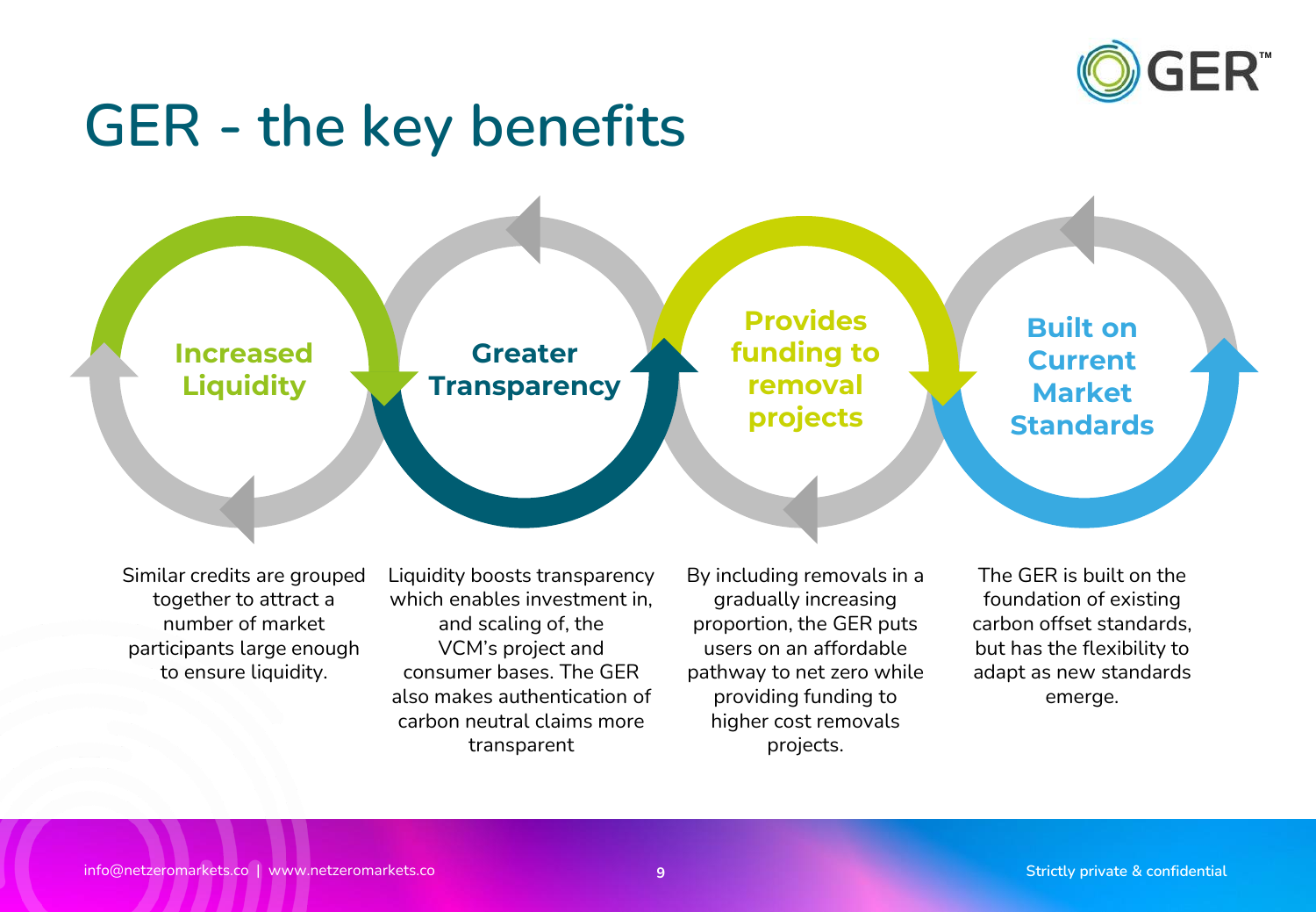

#### **How the GER May Evolve…**



**Forestry Carbon Credit [i.e., LULUCF]** *O* **PCC Prime Carbon Credit [i.e., with additional benefits] Carbon Capture Credit [e.g., long-lived removals]**

The GER will incorporate a pre-determined number of Carbon removal credits which will escalate in order to reach 100% by 2050 aligned with the Oxford Principles for Net Zero Aligned Carbon Offsetting.<sup>1</sup>

1: https://www.smithschool.ox.ac.uk/sites/default/files/2022-01/Oxford-Offsetting-Principles-2020.pdf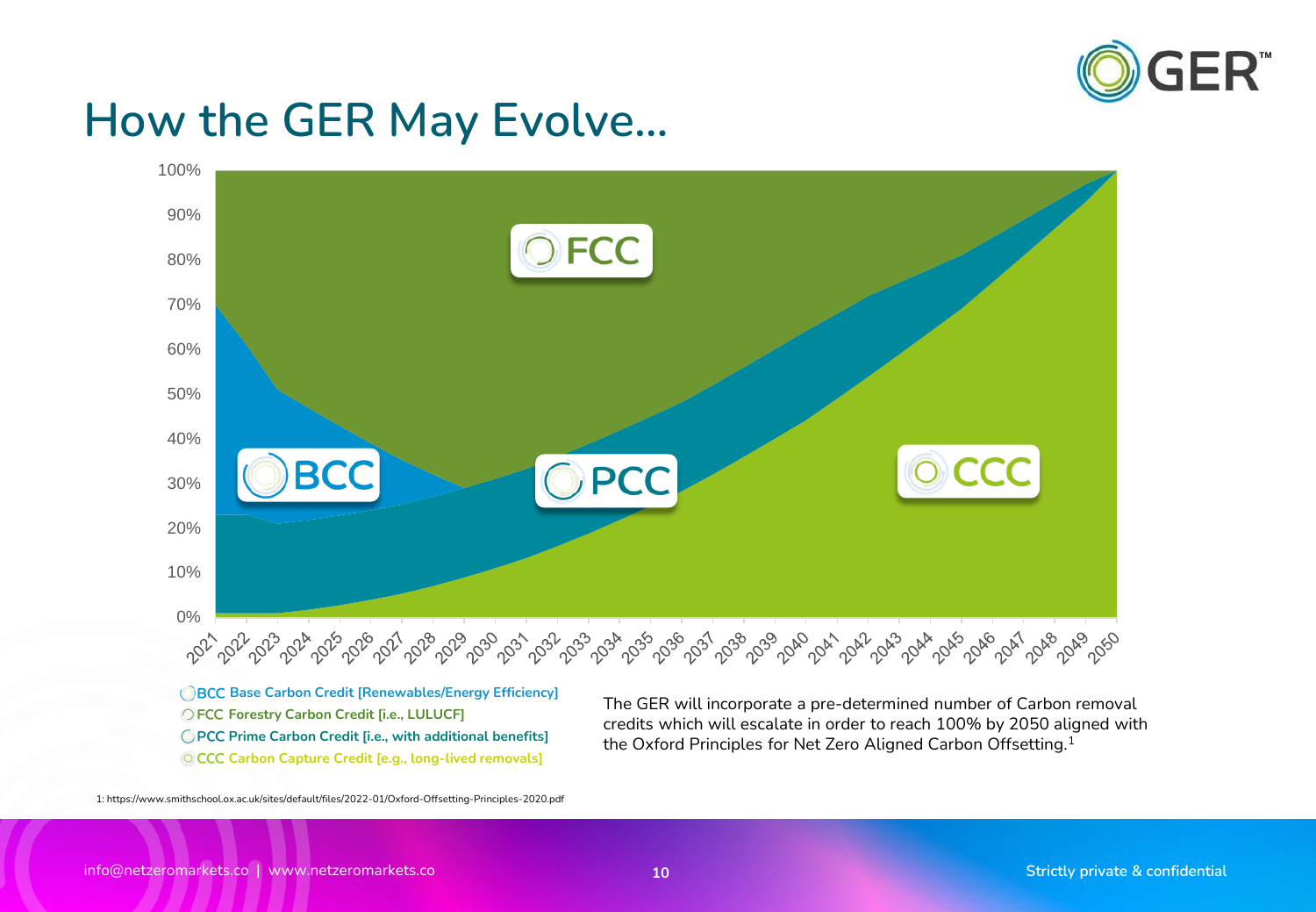#### How is the GER Different to other **CO GER standardisation initiatives?**



- 1

|      | <b>OGER</b>                | <b>Th</b> |
|------|----------------------------|-----------|
|      | The GER includes the       | Linl      |
| sive | majority of the VCM, as it | the       |
|      |                            |           |

#### **TM The Existing Market**

| The GER includes the              | Linked to small portion of       |  |
|-----------------------------------|----------------------------------|--|
| majority of the VCM, as it        | the Voluntary Carbon Market      |  |
| exists today.                     | e.g., CORSIA compliant carbon.   |  |
| <b>Carbon credits from 2013</b>   | Rolling "year minus" vintage     |  |
| onwards are included. The         | eligibility rules leads to newer |  |
| <b>GER</b> itself has no vintage. | credits being overvalued.        |  |

| <b>Packages long</b> | Includes long lived carbon | No publicly traded instrument |
|----------------------|----------------------------|-------------------------------|
| lived carbon         | removals, providing        | that combines affordable      |
| removals             | corporates a path to zero. | offsets with removals.        |
|                      |                            |                               |

| <b>Carbon neutral</b> | All carbon credits retired | Current exchange-based offerings |
|-----------------------|----------------------------|----------------------------------|
| claim <i>I</i>        | through GERs published     | make no effort to enhance carbon |
| transparency          | by Net Zero Markets.       | neutral claim transparency.      |

**Inclu** 

**Simple vintage** 

**rules**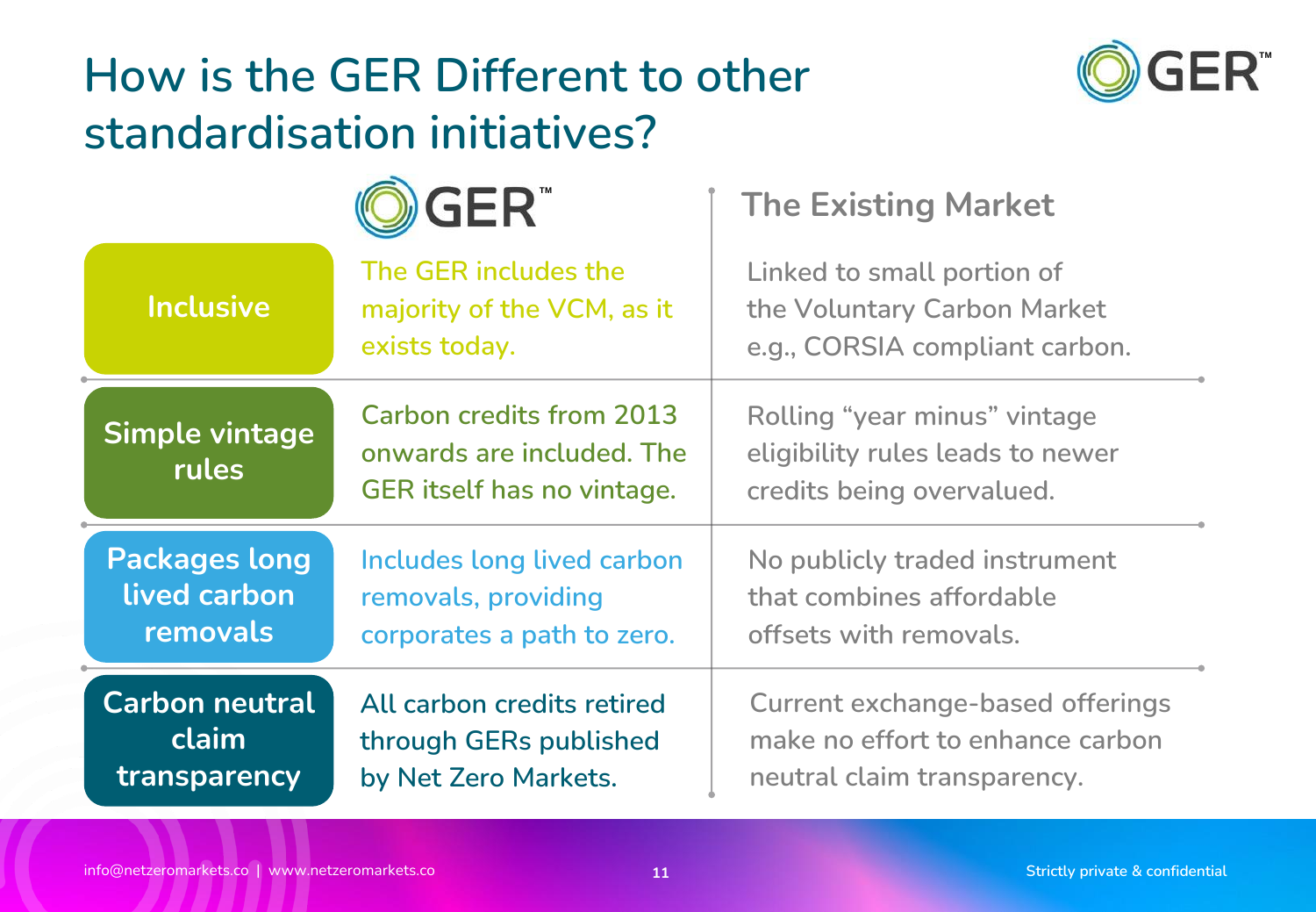

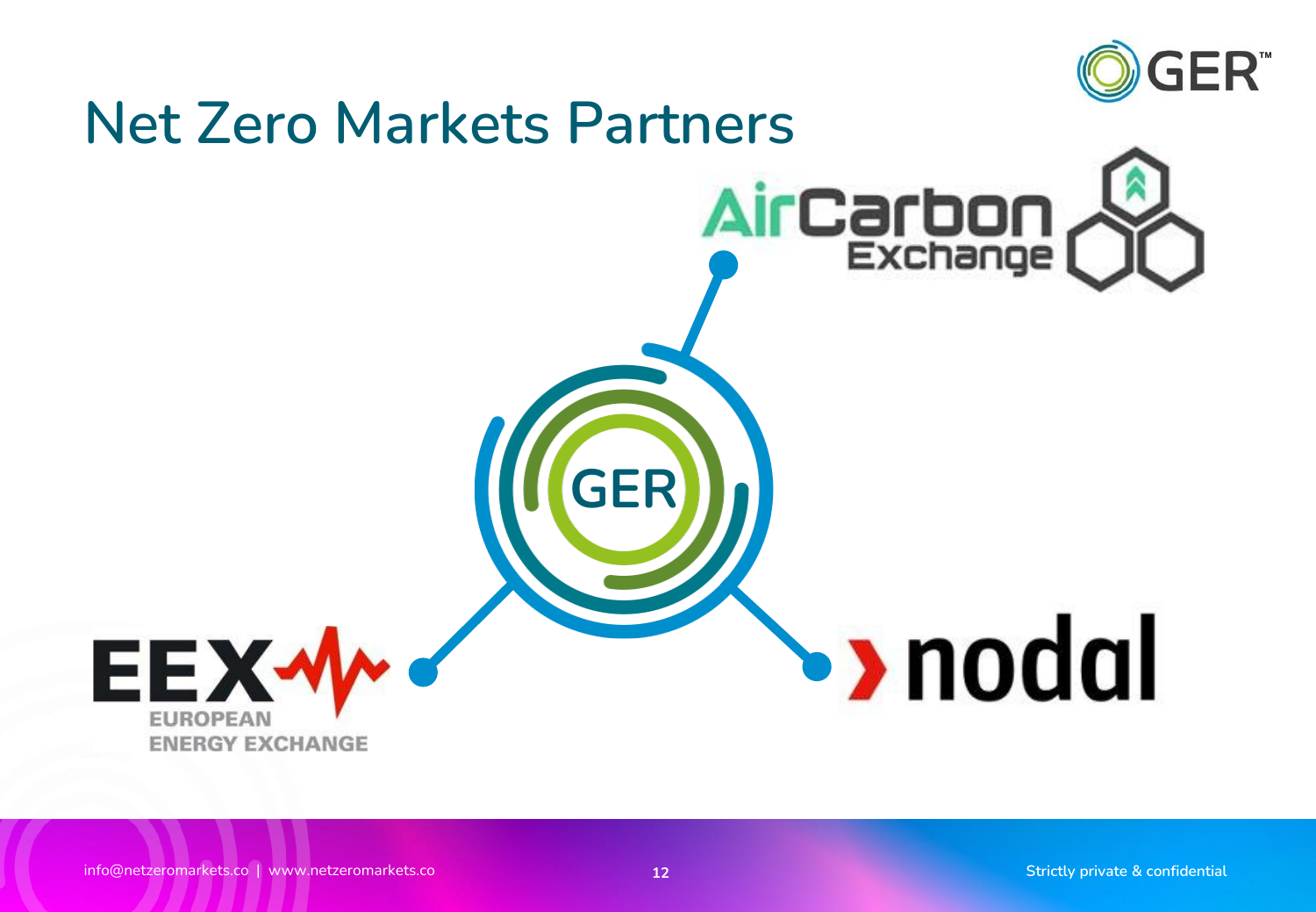

### More Information

If you would like to know more about the **GER** and **Net Zero Markets**, please contact:

**info@netzeromarkets.co www.netzeromarkets.co**

**Media enquiries: media@netzeromarkets.co**